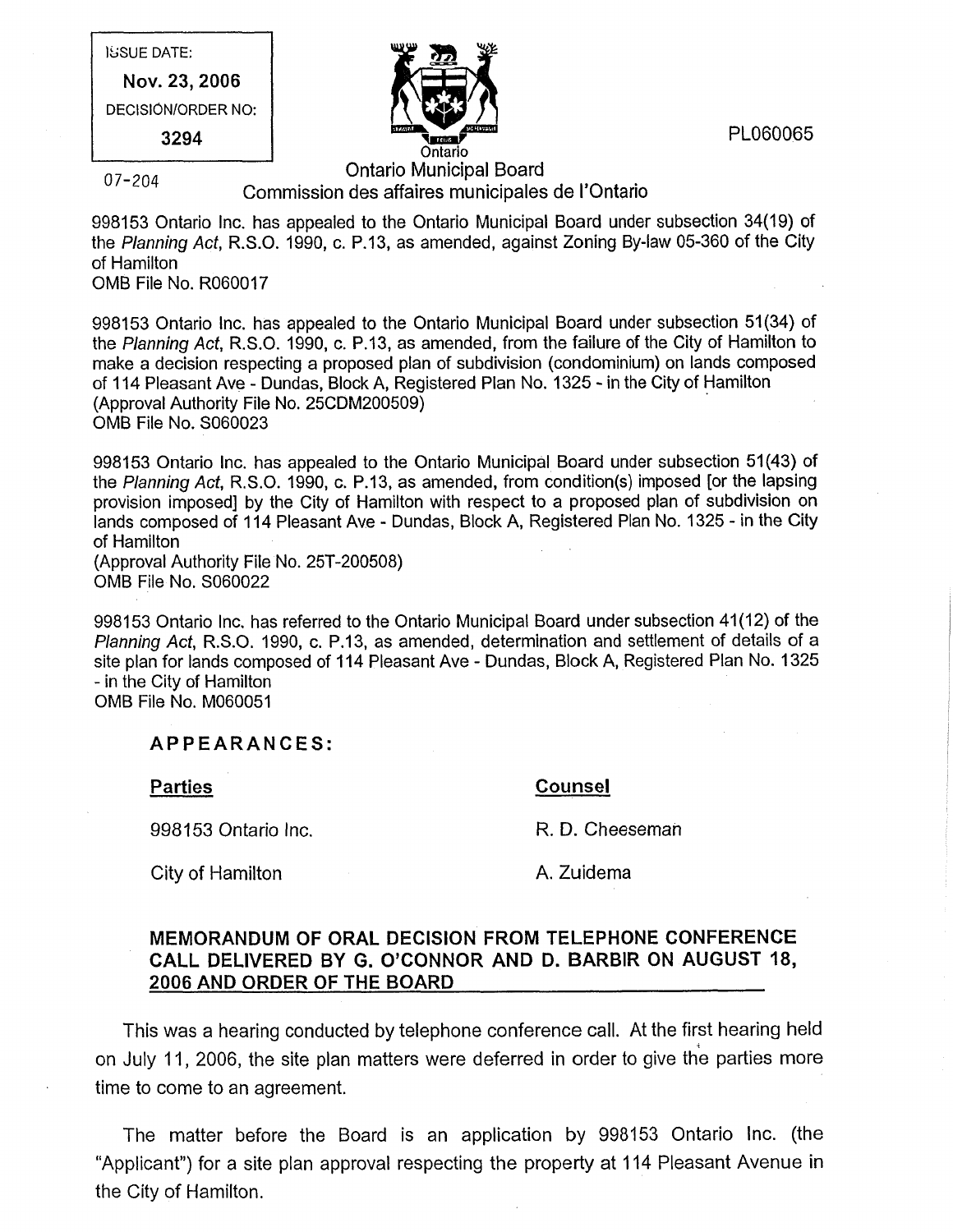Mr. R. D. Cheeseman, counsel for the Applicant, on consent of all parties explained that the site plan details had been finalized as per the Minutes of Settlement filed as Exhibit 1, now Attachment 1 to this decision, and Conditions of Draft Plan Approval filed as Exhibit 2, now Attachment 2 to this decision. Mr. J. Ariens, planner for the Applicant, stated that the Minutes of Settlement and the Conditions of Draft Plan Approval have been agreed upon by the residents, the City, and the Applicant. The Site Plan, as agreed upon by all parties, represents good planning, represents proper intensification, and complies with the Official Plan and the Zoning By-law. It is consistent with Provincial Policy Statement. It also meets the tests under section 51(24) of the Planning Act.

Ms N. Friday, planner for the City of Hamilton, concurred in all aspects with Mr. Ariens' evidence.

The Board finds that the proposal is consistent with the Provincial Policy Statement, and implements the intent of the applicable official plans. The Board further finds that the proposal meets all the tests as set out in section 51(24) of the Planning Act, and represents appropriate intensification.

The Board will allow the appeal under subsection 41(12) of the Planning Act, and the details of the Site Plan are approved as per the Minutes of Settlement filed as Exhibit 1, now Attachment 1 to this decision, and the Conditions of Draft Plan Approval filed as Exhibit 2, now Attachment 2 to this decision.

The Board so Orders.

"G. O'Connor"

G. O'CONNOR MEMBER

"D. Barbir"

D. BARBIR MEMBER

| OFFICE OF THE CITY CLERK |
|--------------------------|
| NOV 2 7 2006             |
|                          |
|                          |
|                          |
|                          |
|                          |
| ACTION:                  |
|                          |
|                          |
|                          |
|                          |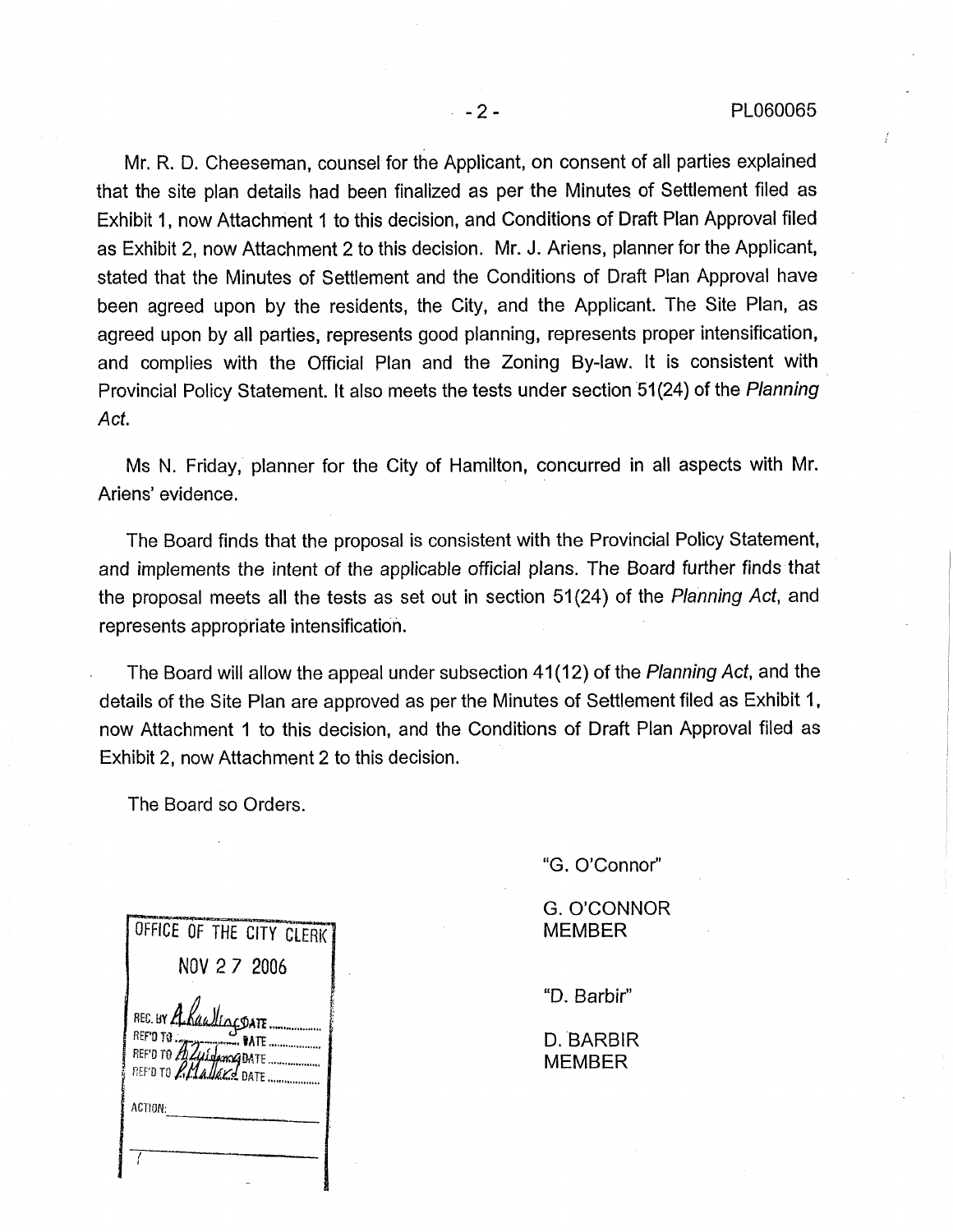Schedule 1 to Minutes of Settlement dated 11/07/2006.

Bill No, 360

### CITY OF HAMILTON

### BY-LAW NO. 05-360

### To Amend Zoning By-law No. 3581-86 Respecting Lands Located at 114 Pleasant Avenue, Dundas, Block 'A, Registered Plan No. 1325

WHEREAS the City of Hamilton Act, 1999, Statutes of Ontario, 1999 Chap. 14, Sch. C. did incorporate, as of January 1, 2001, the municipality "City of Hamilton";

AND WHEREAS the City of Hamilton is the successor to certain area municipalities, including the former municipality known as "The Town of Dundas" and is the successor to the former regional municipality, namely, "The Regional Municipality of Hamilton-Wentworth";

AND WHEREAS the City of Hamilton Act, 1999, provides that the Zoning Bylaws and Official Plans of the former area municipalities and the Official Plan of the former regional municipality continue in force in the City of Hamilton until subsequently amended or repealed by the Council of the City of Hamilton;

AND WHEREAS the Council of The Corporation of the Town of Dundas passed Zoning By-law No. 3581-86 (Dundas) on the 22nd day of May 1986, which by-law was approved by the Ontario Municipal Board by Order dated the 10<sup>th</sup> day of May 1988;

AND WHEREAS this by-law is in conformity with the Official Plan of the City of Hamilton (the Official Plan of the former Town of Dundas), approved by the Minister under the Planning Act on June 21, 1999.

NOW THEREFORE the Council of the City of Hamilton enacts as follows:

- Schedule "K" of zoning By-law No. 3581-86 (Dundas) is hereby amended.  $1.$ 
	- (a) by changing the zoning from Public and Private Service "PPS" Zone to Single Detached Residential "R2/S-106 Zone, the lands composed of Block 1; and,
	- (b) by changing the zoning from Public and private Service "PPS" Zone to Single Detached Residential R2/S-107 Zone, the lands composed of Block 2;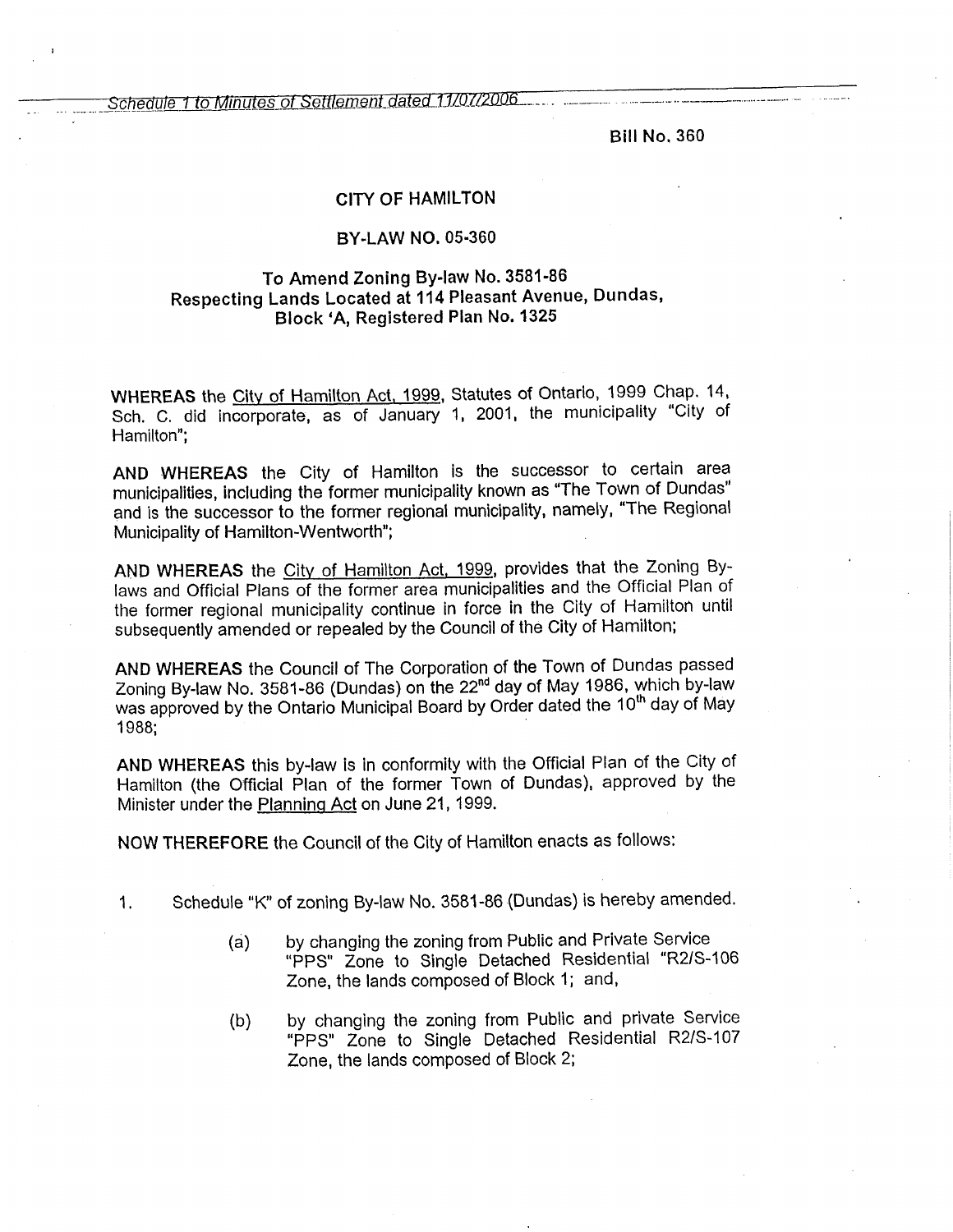(c) by changing the zoning from Public and Private Service "PPS" Zone to Park and Recreation "PRI" Zone, the lands composed of Block 3;

the extent and boundaries of which are shown on a plan hereto annexed as Schedule 'A'.

, SECTION 32: EXCEPTIONS of Zoning By-law No. 3581-86 (Dundas), is hereby further amended by adding the following new subsections:

#### SINGLE DETACHED RESIDENTIAL R2/S-106

Notwithstanding the provisions of SUBSECTION 6.16 ONE DWELLING PER LOT of SECTION 6: GENERAL REGULATIONS and of SUBSECTION 9.1: PERMITTED USES, and SUBSECTION 9.2: REGULATIONS FOR SINGLE-DETACHED DWELLINGS, of SECTION 9: SINGLE-DETACHED RESIDENTIAL ZONE (R2), the following uses and regulations shall apply on the lands shown as "R2/S-106" on Schedule "K".

(a) PERMITTED USES

 $\text{GW}$ 

- 
- 

ti) Single-Detached Dwelling Units<br>(ii)  $\begin{cases} P_{\alpha} \wedge F_5 & \alpha \wedge F_1 \wedge P_2 \wedge P_3 \wedge P_4 \wedge P_5 \wedge P_5 \wedge P_6 \wedge P_7 \wedge P_7 \wedge P_8 \wedge P_8 \wedge P_9 \wedge P_9 \wedge P_1 \wedge P_1 \wedge P_1 \wedge P_2 \wedge P_1 \wedge P_2 \wedge P_1 \wedge P_2 \wedge P_1 \wedge P_2 \wedge P_1 \wedge P_2 \wedge P_1 \wedge P_1$ Accessory Uses to the uses identified above.

- (b) REGULATIONS FOR ALL SINGLE-DETACHED DWELLING UNITS
	- (i) Minimum Lot Area - 1.2 hectares.
	- (ii) Minimum Lot Frontage - 17.0 metres.
	- (iii) Minimum Front Yard 6.0 metres.
	- (iv) Minimum Side Yard and Rear Yard 7,5 metres except the minimum yard abutting lands zoned Park and Recreation "PRI" Zone shall be 2.0m and the minimum yard abutting the rear lot line of Municipal No. 7 Princess Court shall be 4.86 metres.
	- (v) Maximum Building Height- 10.5 metres, maximum 2 storeys,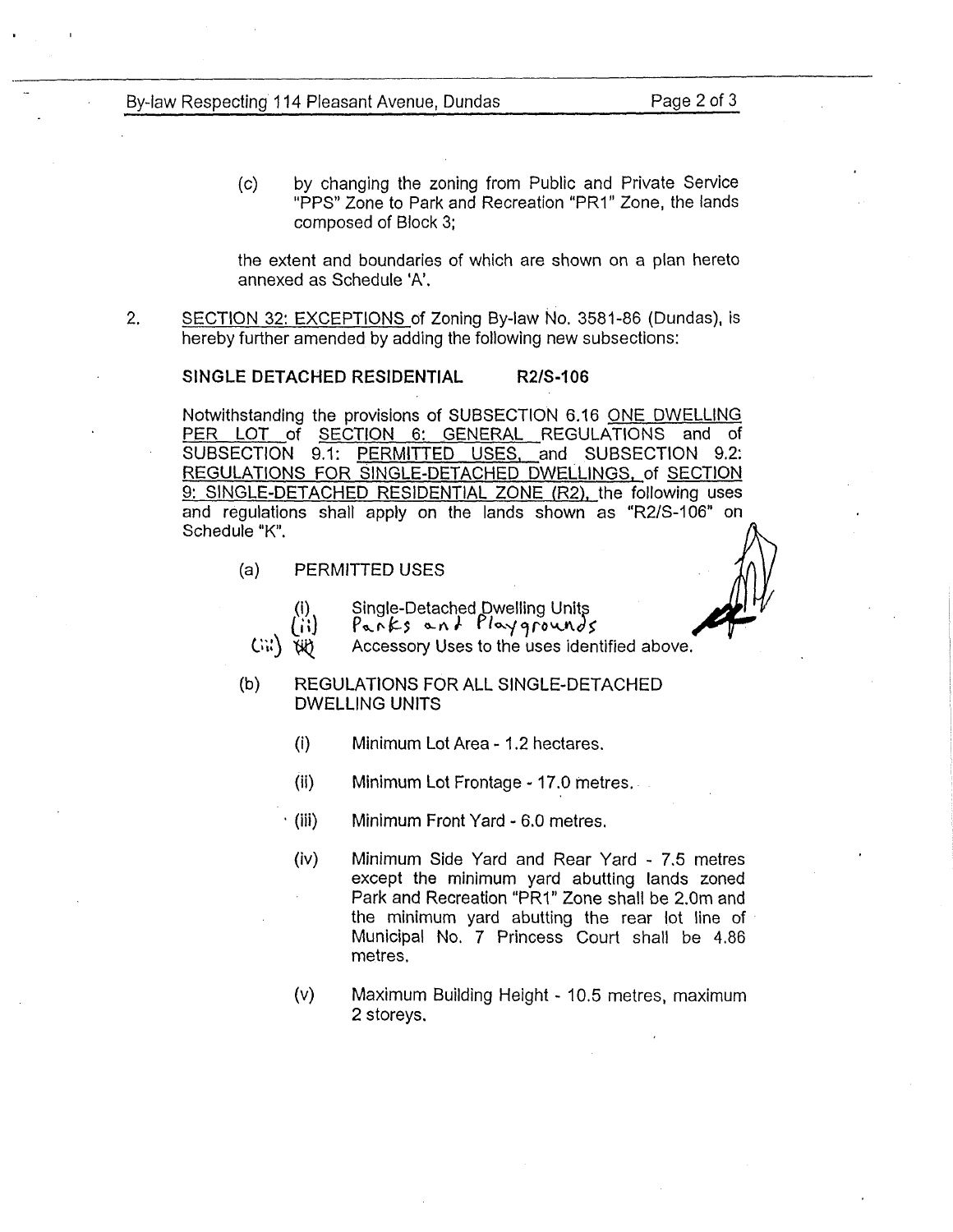- (vi) Maximum Number of Dwelling Units 19 Dwelling Units.
- (vii) Minimum Landscaped Area - 50%.
- (viii) Maximum Floor Area of a Second Floor - 60% of the Floor Area of the ground floor, including garage.
- (ix) Off-Street Parking - minimum 4.0 parking spaces per dwelling unit which may be arranged in tandem and 2 spaces of which may be included in a garage plus a minimum of 6 visitor parking spaces.
- (x) Notwithstanding the provisions of subsection 7.14.1 "Dimensions For The Design Of Parking Areas" the minimum width and length of any parking space within an attached garage shall be 2.7 metres and 5.8 metres and may include the encroachment of one step.

#### (c) Subsection 9.5: REGULATIONS FOR ACCESSORY BUILDINGS AND STRUCTURES shall continue to apply.

SINGLE-DETACHED RESIDENTIAL R2/S-107

Notwithstanding the provisions of SUBSECTION 9.2.1.2 LOT FRONTAGE, a minimum lot frontage of 13.5 metres shall apply on the lands shown as "R2/S-107" on SCHEDULE 'K'.

- 3. All other provisions of Zoning By-law No. 3581-86 (Dundas) as applicable shall continue to apply.
- 4. The Clerk is hereby authorized and directed to proceed with the giving of notice of the passing of this by-law, in accordance with the Planning Act.

PASSED and ENACTED this day of  $\frac{1}{2006}$ .

MAYOR CLERK

ZAC-05 50 & 25T200508